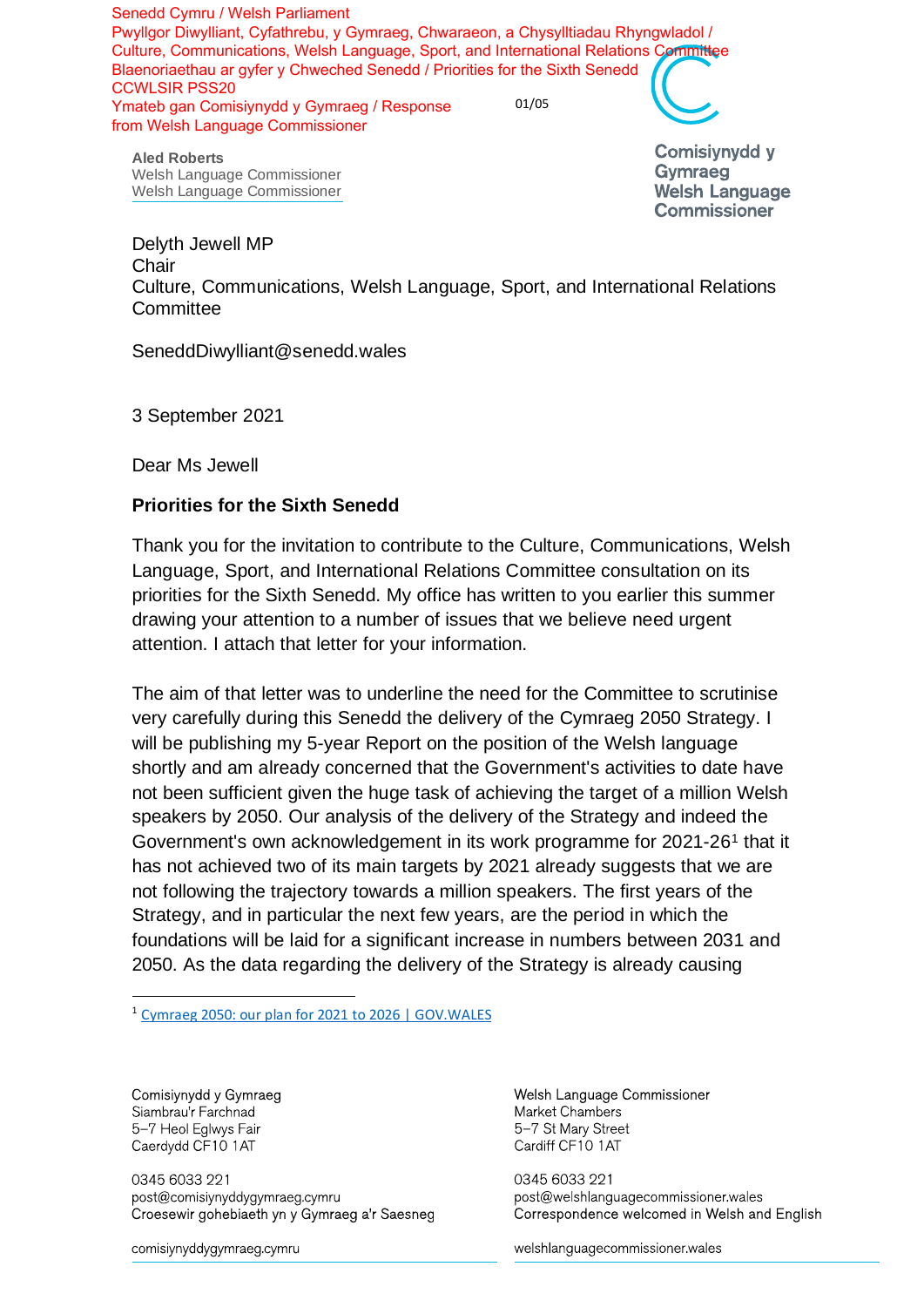Culture, Communications, Welsh Language, Sport, and Intogyostional Relations Committee Senedd Cymru / Welsh Parliament Pwyllgor Diwylliant, Cyfathrebu, y Gymraeg, Chwaraeon, a Chysylltiadau Rhyngwladol / Blaenoriaethau ar gyfer y Chweched Senedd / Priorities for the Sixth Senedd CCWLSIR PSS20 Ymateb gan Comisiynydd y Gymraeg / Response from Welsh Language Commissioner

Comisiynydd y Gymraeg **Welsh Language** Commissioner

concern we believe that the Committee needs to scrutinise in depth both the trajectory and the Government's work programme covering several related areas, particularly the education sector. We also referred in our letter to the importance of ensuring that the Welsh language is mainstreamed into wider legislation and policy that affect the delivery of the Cymraeg 2050 Strategy and the status of the Welsh language. There is a role for this Committee and for other Senedd Committees in this respect.

## **The impact of Covid on the Welsh Language**

We were pleased that the Fifth Senedd's Culture, Welsh Language and Communications Committee responded to our call as Commissioner and published a report on *The Impact of the COVID-19 outbreak on the Welsh language<sup>2</sup>* and that the Welsh Government has accepted the Committee's recommendations. Similarly we are pleased that the Government in its work programme for 2021-26 commits to taking action in light of the recommendations of the Welsh Language Partnership Council sub-group, following a community survey of the impact of COVID-19 on the use of the Welsh language in the community, as well as introducing some other measures to support key national bodies in terms of the Welsh language to re-build following the pandemic.<sup>3</sup> However, the pandemic has led to the acceleration of social changes and changes in working patterns that have significant implications for the Welsh language and its use throughout Wales. In that respect we would encourage the Committee to consider in particular the following:

- One of the effects of Covid and Brexit is the increase in second homes that has affected house prices in many areas of Wales and the ability of local people to buy houses in their communities leading to inequality and a lack of social cohesion. As you know, this is a problem that has a major impact on many communities where a high percentage of the population currently speaks Welsh. The Welsh Government has published plans<sup>4</sup> to try to address this crisis. We believe that the Committee should scrutinise the adequacy of these plans and the timescale for their implementation to ensure that they will indeed respond adequately to the challenge.
- The pandemic has led to a large increase in remote working, and it is the Welsh Government's intention that 30% of the workforce will work

[cr-ld13874-e.pdf \(senedd.wales\)](https://senedd.wales/laid%20documents/cr-ld13874/cr-ld13874-e.pdf)

<sup>&</sup>lt;sup>3</sup> Cymraeg [2050: our plan for 2021 to 2026 \[HTML\] | GOV. WALES](https://gov.wales/cymraeg-2050-our-plan-2021-2026-html?_ga=2.260005442.97186200.1630415050-236307454.1617712661#section-75207)

<sup>&</sup>lt;sup>4</sup> [Welsh Government announces three-pronged](https://media.service.gov.wales/news/welsh-government-announces-three-pronged-approach-to-address-second-homes-crisis) approach to address "second home crisis"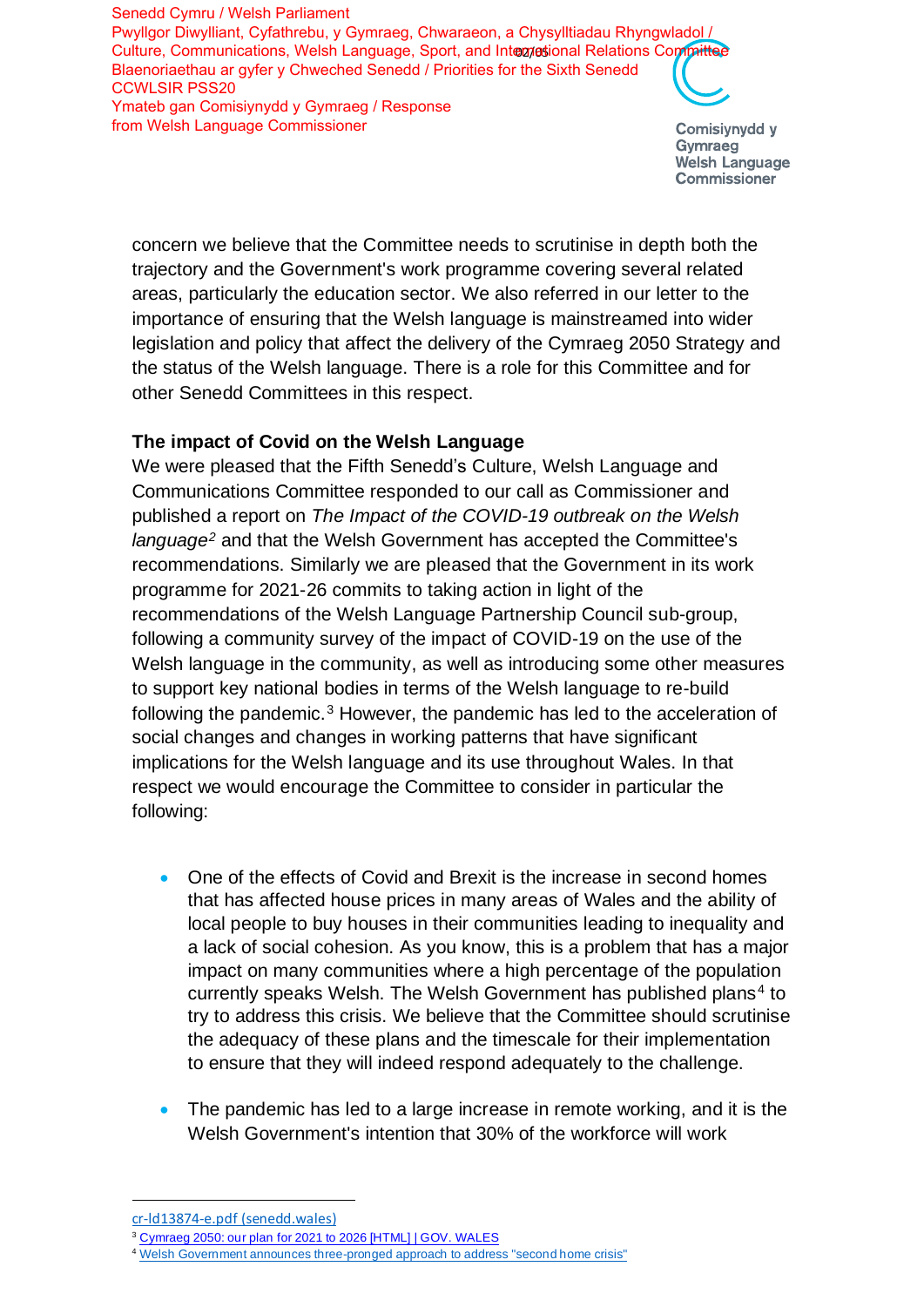Culture, Communications, Welsh Language, Sport, and Intogyostional Relations Committee Senedd Cymru / Welsh Parliament Pwyllgor Diwylliant, Cyfathrebu, y Gymraeg, Chwaraeon, a Chysylltiadau Rhyngwladol / Blaenoriaethau ar gyfer y Chweched Senedd / Priorities for the Sixth Senedd CCWLSIR PSS20 Ymateb gan Comisiynydd y Gymraeg / Response from Welsh Language Commissioner

Comisiynydd y Gymraeg **Welsh Language** Commissioner

remotely<sup>5</sup> and will set up hubs to accomplish this. This change in working pattern can affect the use of Welsh in the workplace and in the community, presenting opportunities and challenges for the Welsh language. It can of course also affect decisions about living and working locations and lead to possible demographic changes. Consideration should be given to how the challenges could be mitigated and support given to the opportunities presented.

## **The Committee's priorities in planning the short and long term work programme**

Above we have already expressed the importance of careful and detailed scrutiny of the implementation of the Cymraeg 2050 Strategy 2050 and we believe that this needs to be done regularly throughout the period of the next Senedd. We also recommend that the Committee gives particular consideration to the following issues and discusses the suitability of undertaking such work in relation to the activities of other relevant Committees:

- The education system is absolutely central to achieving *Welsh Language Strategy 2050'*s vision. The Welsh Government intends to introduce a Welsh-medium Education Bill to strengthen and increase Welsh-medium education.<sup>6</sup> We would urge the Committee to look at the current position of Welsh-medium and Welsh-medium education in English-medium schools in preparation for what would be in such a Bill.
- The Welsh language in health and care is an issue that needs to be prioritised during this Senedd. Receiving care in Welsh is essential for many people because of their age or health conditions but it is also the wish of many people regardless of their situation and, as such the principle of the active offer is essential. During the period of the last Senedd Welsh language standards were introduced for local authorities responsible for social services and for health boards, and duties in relation to the Welsh language were placed on primary care providers. *More than just words*, The Welsh Government's Strategic Framework for Welsh Language Services in Health, Social Services and Social Care has been in place since 2012 and the Welsh Government recently published an evaluation of the implementation of the framework for the 2016-19 period.<sup>7</sup> The Welsh Government will also publish an evaluation of the Social Services and Well-being (Wales) Act 2014 shortly. At the beginning of a new Senedd we believe that it would be useful to consider

<sup>&</sup>lt;sup>5</sup> [Aim for 30% of the Welsh workforce to work remotely | GOV.WALES](https://gov.wales/aim-30-welsh-workforce-work-remotely#:~:text=Aim%20for%2030%25%20of%20the%20Welsh%20workforce%20to,home%2C%20including%20after%20the%20threat%20of%20Covid-19%20lessens.)

<sup>6</sup> [Cymraeg 2050: our plan for 2021 to 2026 \[HTML\] | GOV. WALES](https://gov.wales/cymraeg-2050-our-plan-2021-2026-html?_ga=2.102201033.97186200.1630415050-236307454.1617712661)

<sup>&</sup>lt;sup>7</sup> [Evaluation of More than just words: final report | GOV.WALES](https://gov.wales/evaluation-more-just-words-final-report?_ga=2.54776366.40734702.1630405685-1154849660.1621932176)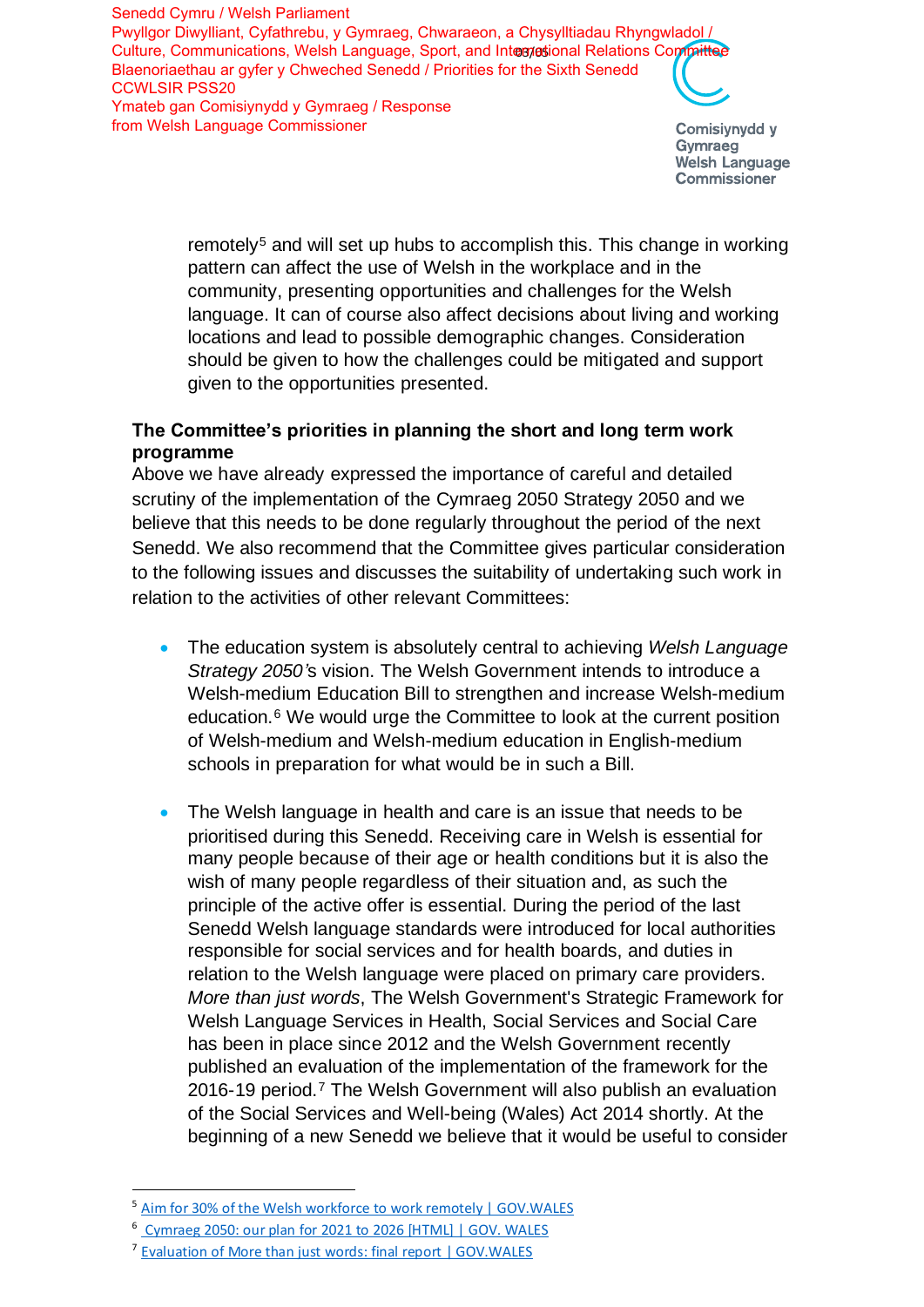Culture, Communications, Welsh Language, Sport, and Interpretional Relations Committee Senedd Cymru / Welsh Parliament Pwyllgor Diwylliant, Cyfathrebu, y Gymraeg, Chwaraeon, a Chysylltiadau Rhyngwladol / Blaenoriaethau ar gyfer y Chweched Senedd / Priorities for the Sixth Senedd CCWLSIR PSS20 Ymateb gan Comisiynydd y Gymraeg / Response from Welsh Language Commissioner

Comisiynydd y Gymraeg **Welsh Language** Commissioner

the position of the Welsh language in the health and care sector and the work of the Government and other health and care agencies in this field.

- The contribution of the Welsh language to the Welsh economy and the contribution of the Welsh economy to the viability of the Welsh language are issues that need much more attention, be that by this Committee or the Economy, Trade and Rural Affairs Committee. The last Government held a Round Table on the Welsh Language and the Economy and the new Government intends to continue to convene it<sup>8</sup> in order to mainstream the Welsh language into relevant economic and employability programmes. The Government also published research on *The Welsh language and the economy: a review of evidence and* methods in 2020<sup>9</sup>. This Committee must ensure that the Welsh language will be central to the new Government's economic development plans and we would recommend that you look in detail at the extent to which the Government will mainstream the Welsh language into its developments. Consideration should be given to how the Government ensures the contribution of the Welsh language to the Welsh economy as well as how a prosperous economy throughout the country, and particularly in places where there are high percentages of Welsh speakers, can contribute to the viability of the Welsh language.
- We believe that there is a need to consider the opportunities available for people who speak other languages (other than English and Welsh) to learn Welsh in Wales particularly within the context of the Welsh Government's intention to be a nation of sanctuary. The Welsh and English languages must be treated equally as part of the policy and people who make Wales their home should have the same opportunity to learn English and Welsh. There are commendable examples of initiatives to introduce Welsh to speakers of other languages and of people learning Welsh as a result of individual initiatives. However, we believe that there is a need to better understand the Welsh Government's plans for ensuring that Speakers of Other Languages, with many refugees and asylum seekers among them, will have the opportunity to learn both languages of Wales in order to increase their vocational opportunities and enable them to settle fully in all parts of Wales.

We understand that a great many of the points to which we refer above are matters which are relevant to other Senedd Committees as well as this Committee. With that in mind, we will be responding to the consultations of a number of the other Committees and will ensure that you as a Committee

<sup>8</sup> Cymraeg [2050: our plan for 2021 to 2026 \[HTML\] | GOV. WALES](https://gov.wales/cymraeg-2050-our-plan-2021-2026-html?_ga=2.35149417.97186200.1630415050-236307454.1617712661#section-75207)

<sup>&</sup>lt;sup>9</sup> [The Welsh language and the economy: a review of evidence and methods \(gov.wales\)](https://gov.wales/sites/default/files/statistics-and-research/2020-02/the-welsh-language-and-the-economy-a-review-of-evidence-and-methods.pdf)